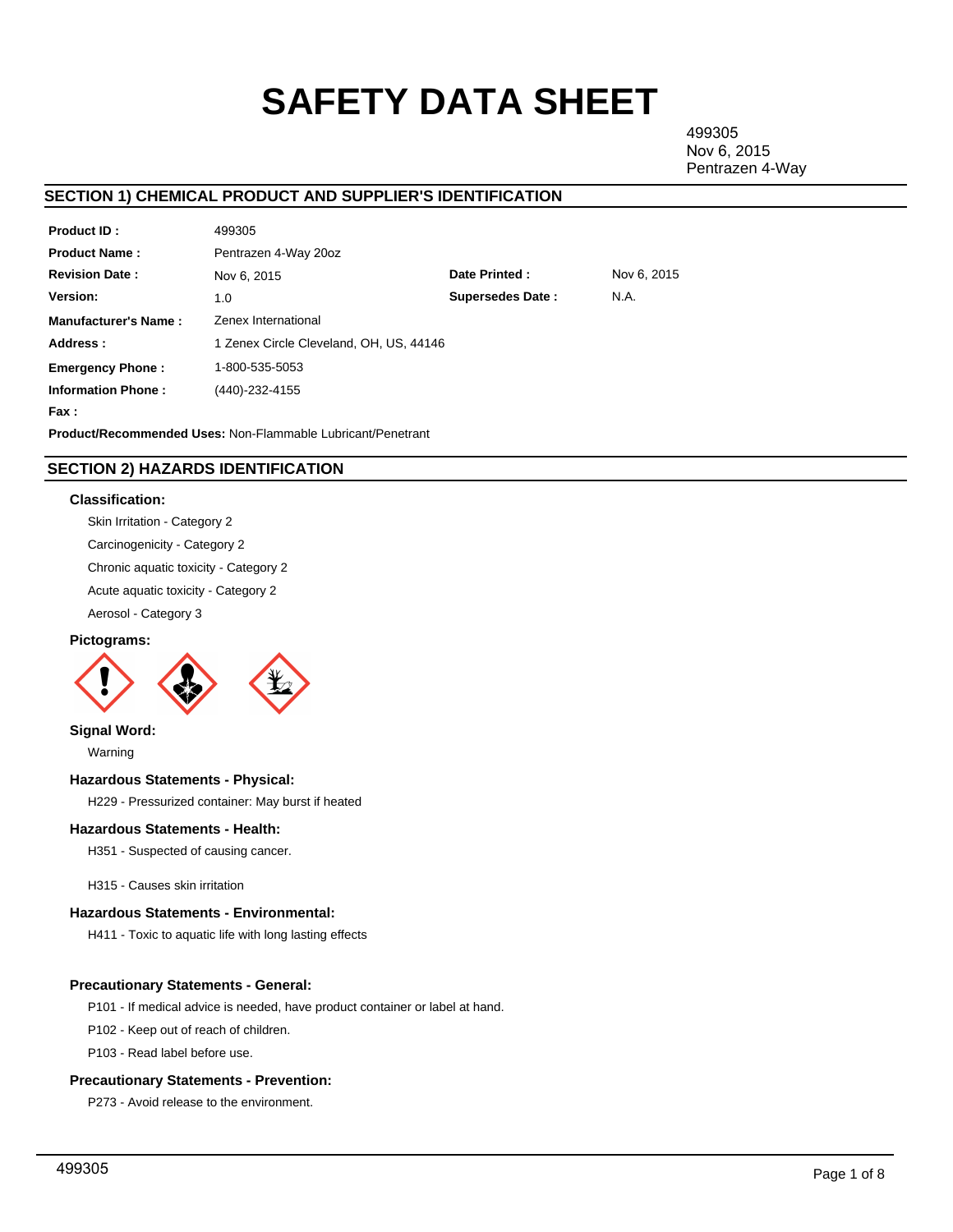P202 - Do not handle until all safety precautions have been read and understood. P280 - Wear protective gloves/protective clothing/eye protection/face protection.

P210 - Keep away from heat, hot surfaces, sparks, open flames and other ignition sources. No smoking.

P264 - Wash thoroughly after handling.

P251 - Do not pierce or burn, even after use.

# **Precautionary Statements - Response:**

P308 + P313 - IF exposed or concerned: Get medical advice/attention.

P391 - Collect spillage.

P302 + P352 - IF ON SKIN: Wash with plenty of soap and water.

P332 + P313 - If skin irritation occurs: Get medical advice/attention.

P362 + P364 - Take off contaminated clothing and wash it before reuse.

## **Precautionary Statements - Storage:**

P405 - Store locked up.

P410 - Protect from sunlight.

P412 - Do not expose to temperatures exceeding 50 °C/122 °F.

# **Precautionary Statements - Disposal:**

P501 - Dispose of contents and container in accordance with all local, regional, national and international regulations.

# **SECTION 3) COMPOSITION / INFORMATION ON INGREDIENTS**

| <b>CAS</b>   | <b>Chemical Name</b>                                                    | % by Weight |  |
|--------------|-------------------------------------------------------------------------|-------------|--|
| 0000127-18-4 | <b>TETRACHLOROETHYLENE</b>                                              | 51% - 89%   |  |
| 0064742-65-0 | MINERAL OIL, PETROLEUM DISTILLATES, SOLVENT-DEWAXED HEAVY<br>PARAFFINIC | 7% - 15%    |  |
| 0000111-76-2 | ETHYLENE GLYCOL MONOBUTYL ETHER                                         | $1\% - 2\%$ |  |
| 0000124-38-9 | CO <sub>2</sub>                                                         | $1\% - 2\%$ |  |

# **SECTION 4) FIRST-AID MEASURES**

## **Inhalation:**

Remove source of exposure or move person to fresh air and keep comfortable for breathing.

If exposed/feel unwell/concerned: Call a POISON CENTER/doctor.

Eliminate all ignition sources if safe to do so.

## **Eye Contact:**

Remove source of exposure or move person to fresh air. Rinse eyes cautiously with lukewarm, gently flowing water for several minutes, while holding the eyelids open. Remove contact lenses, if present and easy to do. Continue rinsing for a duration of 15-20 minutes. Take care not to rinse contaminated water into the unaffected eye or onto the face. If eye irritation persists: Get medical advice/attention.

## **Skin Contact:**

Take off immediately all contaminated clothing, shoes and leather goods (e.g. watchbands, belts). Gently blot or brush away excess product. Wash with plenty of lukewarm, gently flowing water for a duration of 15-20 minutes. Call a POISON CENTER/doctor if you feel unwell. Store contaminated clothing under water and wash before reuse or discard.

## **Ingestion:**

Rinse mouth. Do NOT induce vomiting. Immediately call a POISON CENTER/doctor. If vomiting occurs naturally, lie on your side, in the recovery position.

Never give anything by mouth to an unconscious or convulsing victim. Keep person warm and quiet.

# **SECTION 5) FIRE-FIGHTING MEASURES**

## **Suitable Extinguishing Media:**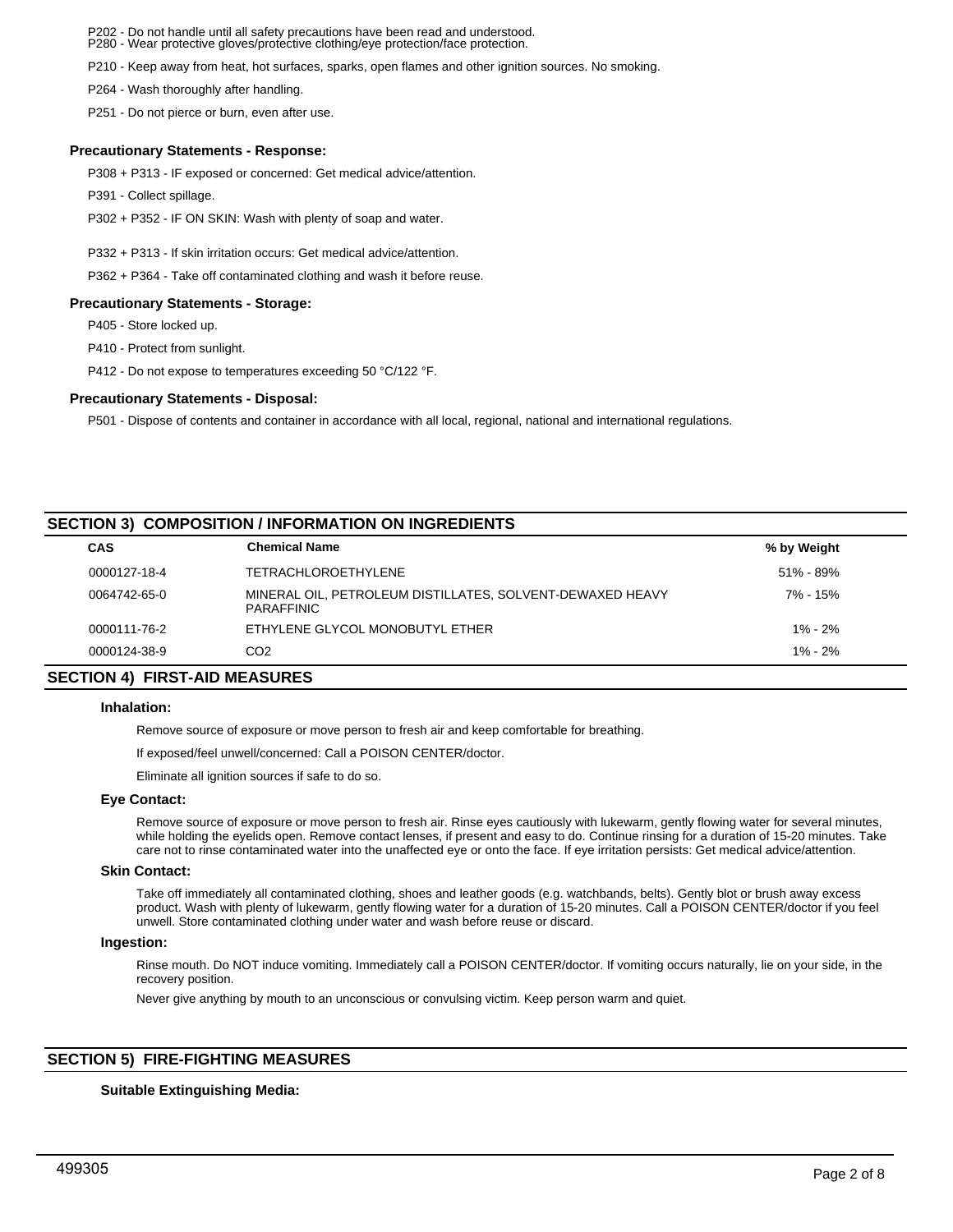Use water, fog, dry chemical, or carbon dioxide.

Carbon dioxide can displace oxygen. Use caution when applying carbon dioxide in confined spaces. Simultaneous use of foam and water on the same surface is to be avoided as water destroys the foam.

## **Unsuitable Extinguishing Media:**

Water may be ineffective but can be used to cool containers exposed to heat or flame.

#### **Specific Hazards in Case of Fire:**

Contents under pressure. Keep away from ignition sources and open flames. Exposure of containers to extreme heat and flames can cause them to rupture often with violent force.

Aerosol cans may rupture when heated. Heated cans may burst.

In fire, will decompose to carbon dioxide, carbon monoxide

## **Fire-Fighting Procedures:**

Isolate immediate hazard area and keep unauthorized personnel out. Stop spill/release if it can be done safely. Move undamaged containers from immediate hazard area if it can be done safely. Water spray may be useful in minimizing or dispersing vapors and to protect personnel.

Dispose of fire debris and contaminated extinguishing water in accordance with official regulations.

#### **Special Protective Actions:**

Wear protective pressure self-contained breathing apparatus (SCBA)and full turnout gear.

Care should always be exercised in dust/mist areas.

# **SECTION 6) ACCIDENTAL RELEASE MEASURES**

#### **Emergency Procedure:**

Flammable/combustible material.

ELIMINATE all ignition sources (no smoking, flares, sparks, or flames in immediate area). Stay upwind; keep out of low areas. Immediately turn off or isolate any source of ignition. Keep unnecessary people away; isolate hazard area and deny entry. Do not touch or walk through spilled material. Clean up immediately. Use absorbent sweeping compound to soak up material and put into suitable container for proper disposal.

## **Recommended Equipment:**

Positive pressure, full-face piece self-contained breathing apparatus(SCBA), or positive pressure supplied air respirator with escape SCBA (NIOSH approved).

#### **Personal Precautions:**

ELIMINATE all ignition sources (no smoking, flares, sparks, or flames in immediate area). Use explosion proof equipment. Avoid breathing vapor. Avoid contact with skin, eye or clothing. Do not touch damaged containers or spilled materials unless wearing appropriate protective clothing.

#### **Environmental Precautions:**

Stop spill/release if it can be done safely. Prevent spilled material from entering sewers, storm drains, other unauthorized drainage systems and natural waterways by using sand, earth, or other appropriate barriers.

# **SECTION 7) HANDLING AND STORAGE**

#### **General:**

For industrial and institutional use only. For use by trained personnel only. Keep away from children. Wash hands after use. Do not get in eyes, on skin or on clothing. Do not breathe vapors or mists. Use good personal hygiene practices. Eating, drinking and smoking in work areas is prohibited. Remove contaminated clothing and protective equipment before entering eating areas. Eyewash stations and showers should be available in areas where this material is used and stored. **Ventilation Requirements:**

Use only with adequate ventilation to control air contaminants to their exposure limits. The use of local ventilation is recommended to control emissions near the source.

#### **Storage Room Requirements:**

Keep container(s) tightly closed and properly labeled. Store in cool, dry, well-ventilated areas away from heat, direct sunlight and incompatibilities. Store in approved containers and protect against physical damage. Keep containers securely sealed when not in use. Indoor storage should meet OSHA standards and appropriate fire codes. Containers that have been opened must be carefully resealed to prevent leakage. Empty container retain residue and may be dangerous.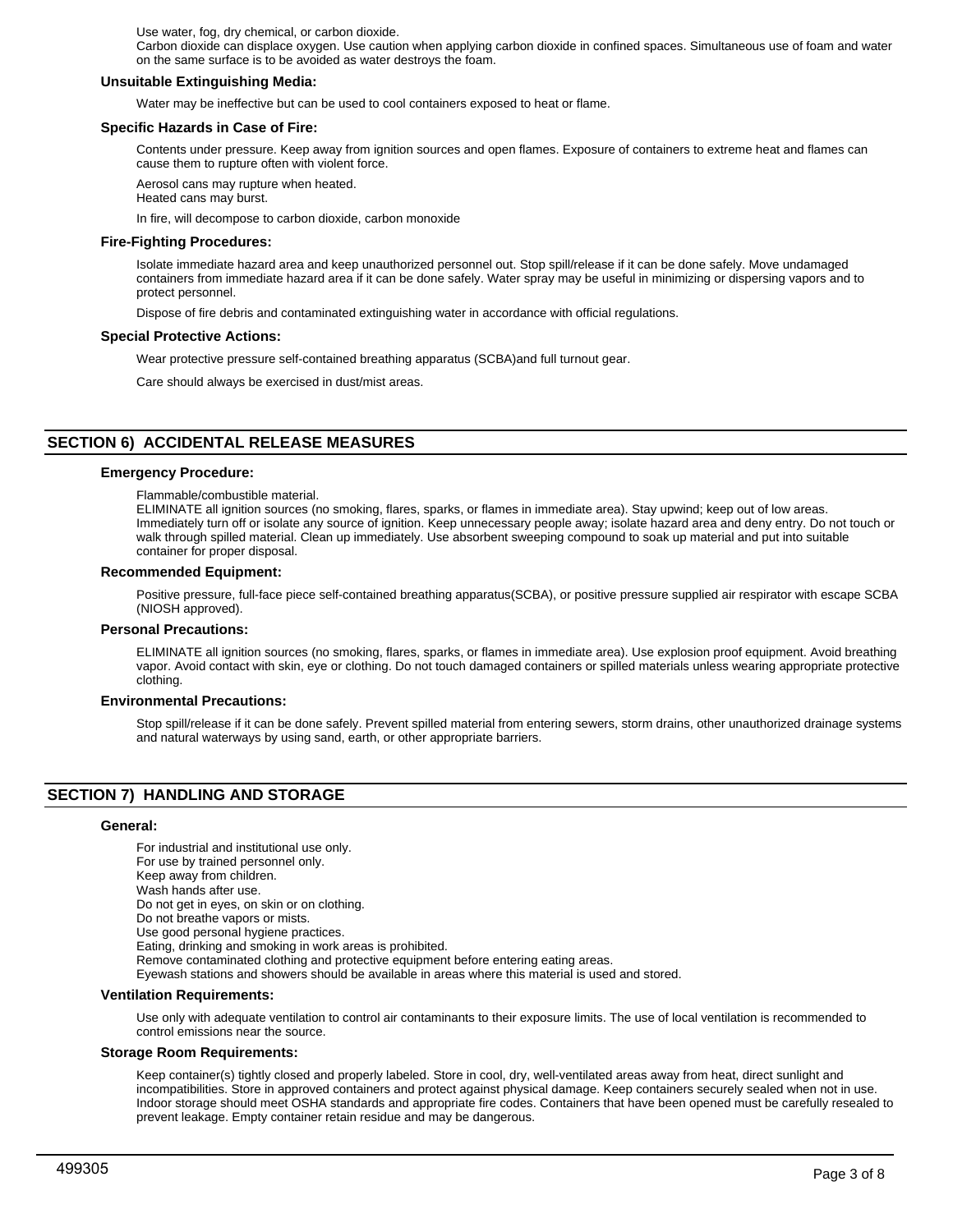Do not cut, drill, grind, weld, or perform similar operations on or near containers. Do not pressurize containers to empty them. Ground all structures, transfer containers and equipment to conform to the national electrical code. Use procedures that prevent static electrical sparks. Static electricity may accumulate and create a fire hazard.

Store at temperatures below 120°F.

# **SECTION 8) EXPOSURE CONTROLS, PERSONAL PROTECTION**

## **Eye Protection:**

Chemical goggles, safety glasses with side shields or vented/splash proof goggles. Contact lenses may absorb irritants. Particles may adhere to lenses and cause corneal damage.

# **Skin Protection:**

Wear gloves, long sleeved shirt, long pants and other protective clothing as required to minimize skin contact.

Use of gloves approved to relevant standards made from the following materials may provide suitable chemical protection: PVC, neoprene or nitrile rubber gloves. Suitability and durability of a glove is dependent on usage, e.g. frequency and duration of contact, chemical resistance of glove material, glove thickness, dexterity. Always seek advice from glove suppliers. Contaminated gloves should be replaced. Chemical-resistant clothing is recommended to avoid prolonged contact. Avoid unnecessary skin contact.

## **Respiratory Protection:**

If engineering controls do not maintain airborne concentrations to a level which is adequate to protect worker, a respiratory protection program that meets or is equivalent to OSHA 29 CFR 1910.134 and ANSI Z88.2 should be followed. Check with respiratory protective equipment suppliers. Where air-filtering respirators are suitable, select an appropriate combination of mask and filter. Select a filter suitable for combined particulate/organic gases and vapors.

When spraying more than one half can continuously or more than one can consecutively, use NIOSH approved respirator.

| <b>Chemical Name</b>                                                                    | <b>OSHA</b><br>TWA<br>(ppm) | <b>OSHA</b><br>TWA<br>(mg/m3) | <b>OSHA</b><br><b>STEL</b><br>(ppm)        | <b>OSHA</b><br><b>STEL</b><br>(mg/m3) | OSHA-<br>Tables-<br>Z1,2,3 | <b>OSHA</b><br>Carcinogen | <b>OSHA</b><br><b>Skin</b><br>designation | <b>NIOSH</b><br><b>TWA</b><br>(ppm) | <b>NIOSH</b><br><b>TWA</b><br>(mg/m3) | <b>NIOSH</b><br><b>STEL</b><br>(ppm) | <b>NIOSH</b><br><b>STEL</b><br>(mg/m3) | <b>NIOSH</b><br>Carcinogen |
|-----------------------------------------------------------------------------------------|-----------------------------|-------------------------------|--------------------------------------------|---------------------------------------|----------------------------|---------------------------|-------------------------------------------|-------------------------------------|---------------------------------------|--------------------------------------|----------------------------------------|----------------------------|
| CO <sub>2</sub>                                                                         | 5000                        | 9000                          |                                            |                                       |                            |                           |                                           | 5000                                | 9000                                  | 30000                                | 54000                                  |                            |
| <b>ETHYLENE GLYCOL</b><br><b>MONOBUTYL ETHER</b>                                        | 50                          | 240                           |                                            |                                       |                            |                           |                                           | 5                                   | 24                                    |                                      |                                        |                            |
| MINERAL OIL,<br>PETROLEUM<br>DISTILLATES,<br>SOLVENT-DEWAXED<br><b>HEAVY PARAFFINIC</b> | 500                         | 2000                          |                                            |                                       |                            |                           |                                           |                                     |                                       |                                      |                                        |                            |
| <b>TETRACHLOROETHY</b><br><b>LENE</b>                                                   | 100 $(a)$<br>200 ceiling    |                               | 300ppm /5<br>mins. in<br>any 3 hrs.<br>(a) |                                       | 1,2                        |                           |                                           | b                                   |                                       |                                      |                                        |                            |

| <b>Chemical Name</b>                                                                     | ACGIH<br><b>TWA</b><br>(ppm) | ACGIH<br><b>TWA</b><br>(mg/m3) | ACGIH<br><b>STEL</b><br>(ppm) | <b>ACGIH</b><br><b>STEL</b><br>(mg/m3) |
|------------------------------------------------------------------------------------------|------------------------------|--------------------------------|-------------------------------|----------------------------------------|
| CO <sub>2</sub>                                                                          | 5000                         | 9000                           | 30000                         | 54000                                  |
| ETHYLENE GLYCOL<br><b>MONOBUTYL ETHER</b>                                                | 20                           | 97                             |                               |                                        |
| MINERAL OIL.<br>PFTROI FUM<br>DISTILLATES,<br>SOLVENT-DEWAXED<br><b>HEAVY PARAFFINIC</b> |                              |                                |                               |                                        |
| <b>TETRACHLOROETHY</b><br><b>I.ENE</b>                                                   | 25                           | 170                            | 100                           | 685                                    |

# **SECTION 9) PHYSICAL AND CHEMICAL PROPERTIES**

#### **Physical and Chemical Properties**

| Density     | 10.83421 lb/gal  |
|-------------|------------------|
| Density VOC | $0.21668$ lb/gal |
| % VOC       | 2.00000%         |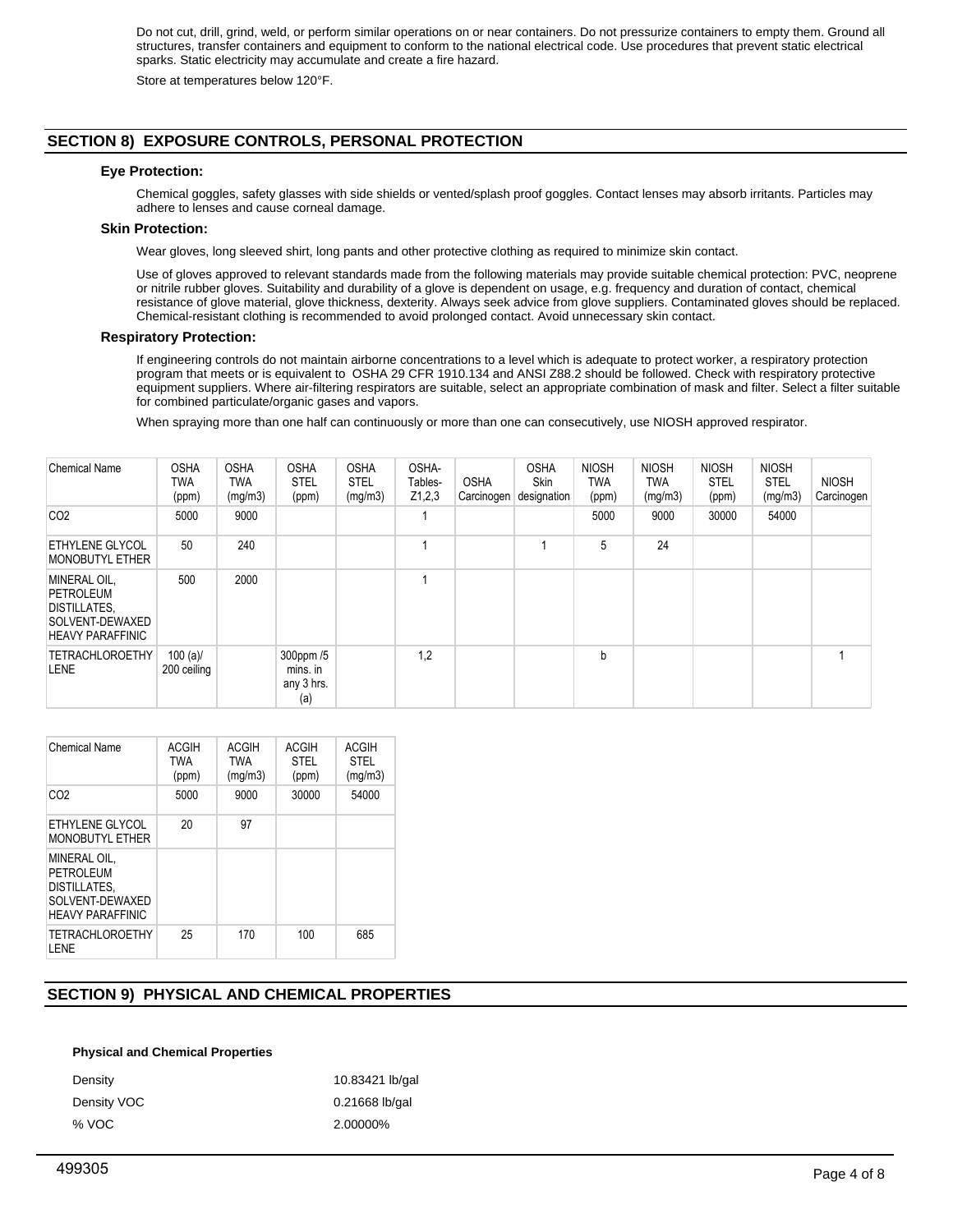| VOC Actual<br><b>VOC Actual</b> | 0.21668 lb/gal<br>25.96527 g/l |
|---------------------------------|--------------------------------|
|                                 | Amber liquid                   |
| Appearance                      |                                |
| Odor Threshold                  | N.A.                           |
| Odor Description                | Strawberry                     |
| рH                              | N.A.                           |
| <b>Water Solubility</b>         | Not soluble                    |
| Flammability                    | Will not burn                  |
| Flash Point Symbol              | N.A.                           |
| Flash Point                     | N.A.                           |
| Viscosity                       | N.A.                           |
| Lower Explosion Level           | N.A.                           |
| <b>Upper Explosion Level</b>    | N.A.                           |
| <b>Melting Point</b>            | N.A.                           |
| Vapor Density                   | Slower than ether              |
| <b>Freezing Point</b>           | N.A.                           |
| Low Boiling Point               | 0 °F                           |
| High Boiling Point              | 343                            |
| Decomposition Pt                | 0                              |
| Auto Ignition Temp              | N.A.                           |
| <b>Evaporation Rate</b>         | Slower than ether              |

# **SECTION 10) STABILITY AND REACTIVITY**

# **Stability:**

Stable.

# **Conditions to Avoid:**

High temperatures.

# **Incompatible Materials:**

None known.

# **Hazardous Reactions/Polymerization:**

Will not occur.

# **Hazardous Decomposition Products:**

In fire, will decompose to carbon dioxide, carbon monoxide.

# **SECTION 11) TOXICOLOGICAL INFORMATION**

## **Skin Corrosion/Irritation:**

Overexposure will cause defatting of skin.

Causes skin irritation

## **Serious Eye Damage/Irritation:**

Overexposure will cause redness and burning sensation.

# **Carcinogenicity:**

Suspected of causing cancer.

# **Germ Cell Mutagenicity:**

No data available

# **Reproductive Toxicity:**

No data available

# **Respiratory/Skin Sensitization:**

No data available

**Specific Target Organ Toxicity - Single Exposure:**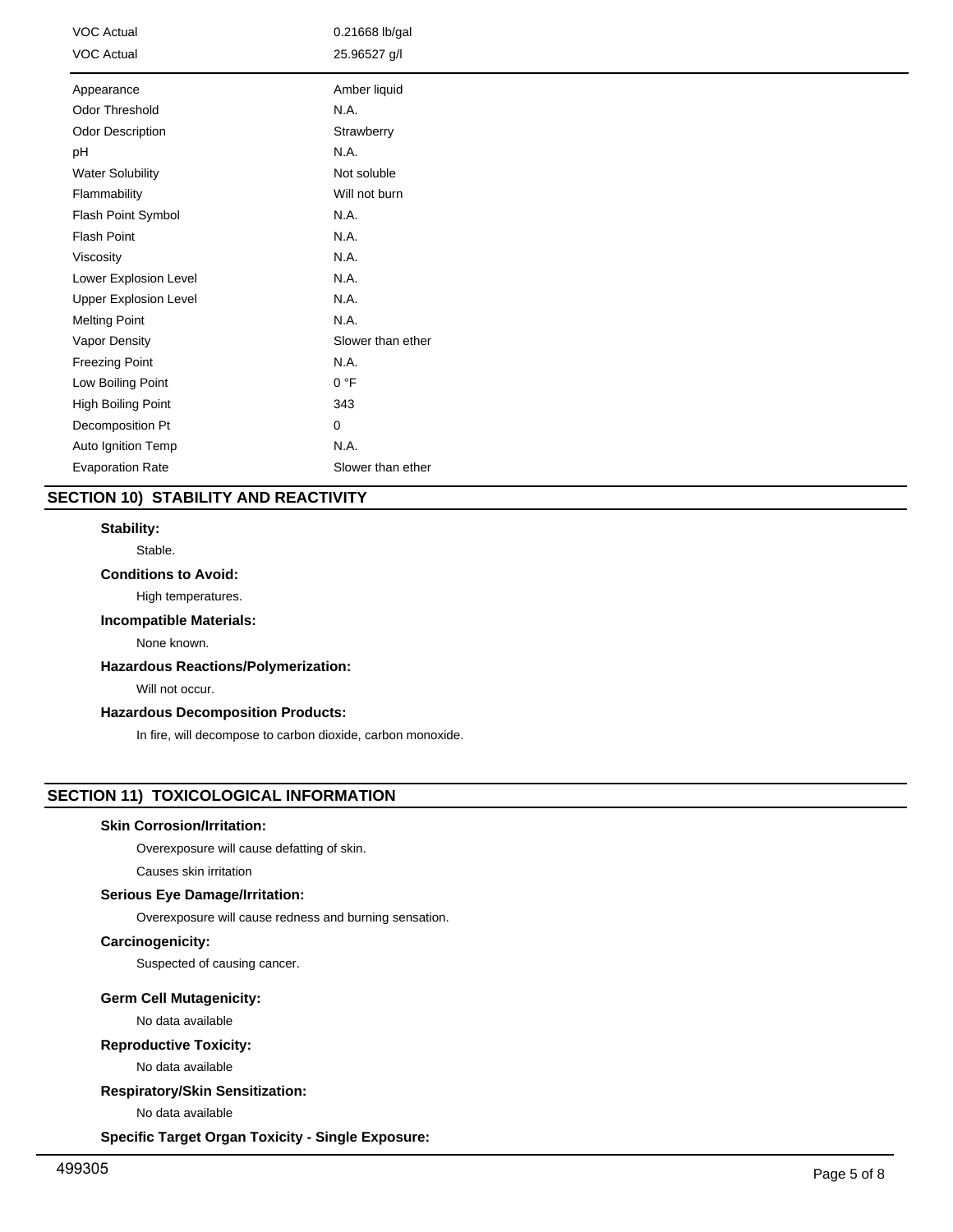No data available

# **Specific Target Organ Toxicity - Repeated Exposure:**

No data available

## **Aspiration Hazard:**

No data available

## **Acute Toxicity:**

Inhalation: effect of overexposure include irritation of respiratory tract, headache, dizziness, nausea, and loss of coordination. Extreme overexposure may result in unconsciousness and possibly death.

#### 0064742-65-0 MINERAL OIL, PETROLEUM DISTILLATES, SOLVENT-DEWAXED HEAVY PARAFFINIC

LD50 (Rodent - rat, Oral) : >5000 mg/kg, Toxic effects : Details of toxic effects not reported other than lethal dose value. LD50 (Rodent - rabbit, Administration onto the skin) : 5000 mg/kg, Toxic effects : Details of toxic effects not reported other than lethal dose value.

## 0000127-18-4 TETRACHLOROETHYLENE

LC5O (rat): Approximately 3786 ppm (4-hour exposure) (22); approximately 4000 ppm (4-hour exposure) (23) LC50 (mouse): 5200 ppm (4-hour exposure) (24)

LD5O (oral, rat): Approximately 2600 mg/kg (cited as 1.6 mL/kg) (20)

LD50 (oral, male rat): 3835 mg/kg (25)

LD50 (oral, female rat): 3005 mg/kg (25)

LD50 (dermal, rabbit): Greater than 3245 mg/kg (0/5 animals died) (2)

## 0000111-76-2 ETHYLENE GLYCOL MONOBUTYL ETHER

LC50 (female rat): 450 ppm (4-hour exposure) (2)

LC50 (male rat): 486 ppm (4-hour exposure) (2)

LD50 (oral, male weanling rat): 3000 mg/kg (1)

LD50 (oral, 6-week old male rat): 2400 mg/kg (1)

LD50 (oral, yearling male rat): 560 mg/kg (1) LD50 (oral, female rat): 530 mg/kg; 2500 mg/kg (1)LD50 (oral, male mouse): 1230 mg/kg (1)

LD50 (oral, rabbit): 320 mg/kg (1)

LD50 (dermal, male rabbit): 406 mg/kg (cited as 0.45 mL/kg) (1)

# **Potential Health Effects - Miscellaneous**

## 0000111-76-2 ETHYLENE GLYCOL MONOBUTYL ETHER

Can be absorbed through the skin in harmful amounts. May cause injury to the kidneys, liver, blood and/or bone marrow. Repeated overexposure may result in damage to the blood. Eye contact may cause corneal injury. Has been toxic to the fetus in laboratory animals at doses that are toxic to the mother.

# **SECTION 12) ECOLOGICAL INFORMATION**

## **Toxicity:**

No data available.

Toxic to aquatic life with long lasting effects

## **Persistence and Degradability:**

No data available.

## **Bio-Accumulative Potential:**

No data available.

## **Mobility in Soil:**

No data available.

# **Other Adverse Effects:**

No data available.

# **Bio-accumulative Potential**

0064742-65-0 MINERAL OIL, PETROLEUM DISTILLATES, SOLVENT-DEWAXED HEAVY PARAFFINIC

Contains constituents with the potential to bioaccumulate.

## **Mobility in Soil**

0064742-65-0 MINERAL OIL, PETROLEUM DISTILLATES, SOLVENT-DEWAXED HEAVY PARAFFINIC

Liquid under most environmental conditions. Floats on water. If it enters soil, it will adsorb to soil particles and will not be mobile.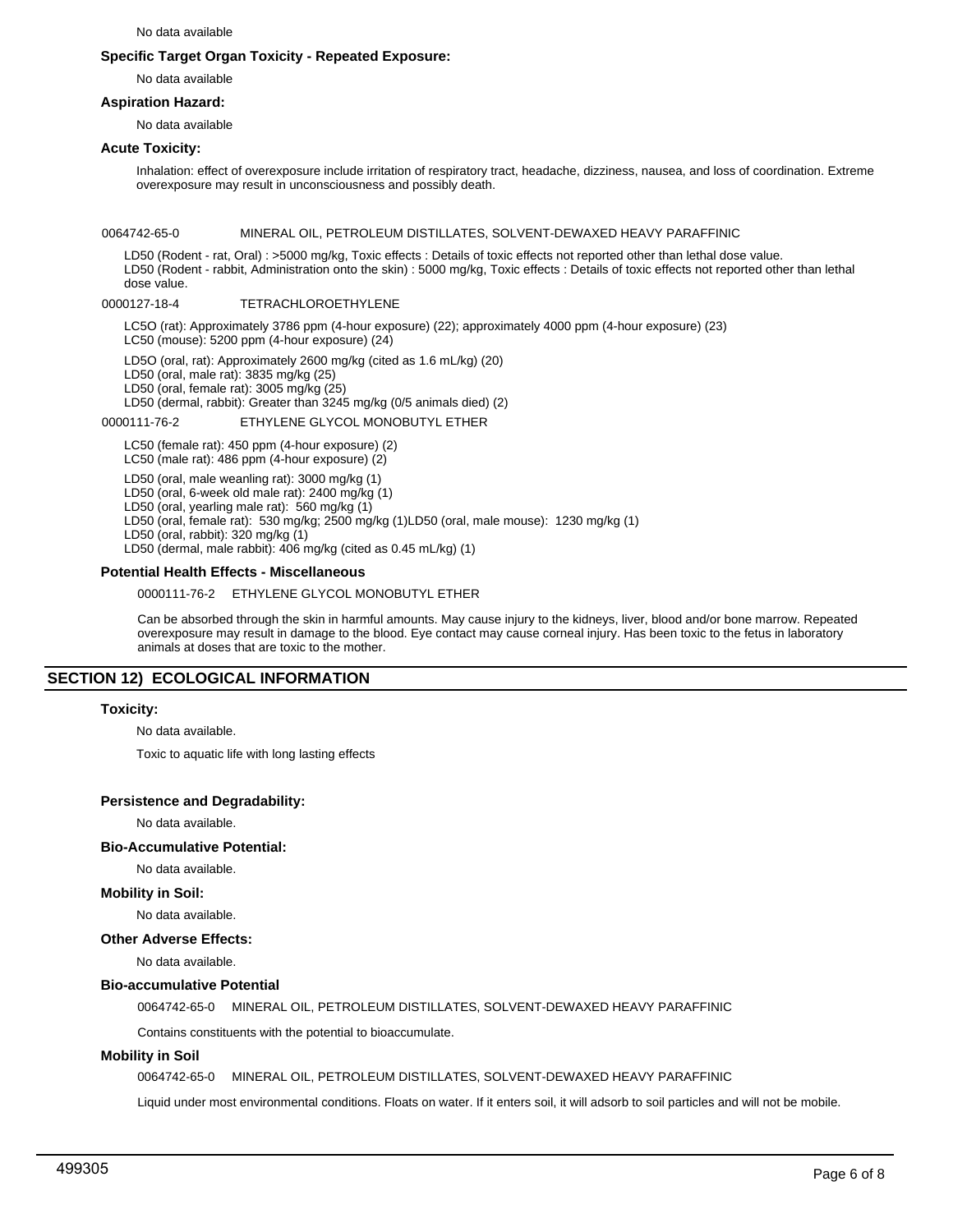# **SECTION 13) DISPOSAL CONSIDERATIONS**

## **Water Disposal:**

Under RCRA, it is the responsibility of the user of the product, to determine a the time of disposal whether the product meets RCRA criteria for hazardous waste. Waste management should be in full compliance with federal, state, and local laws.

Empty containers retain product residue which may exhibit hazards of material, therefore do not pressurize, cut, glaze, weld or use for any other purposes. Return drums to reclamation centers for proper cleaning and reuse.

# **SECTION 14) TRANSPORT INFORMATION**

## **U.S. DOT Information:**

Consumer Commodity, ORM-D

## **IMDG Information:**

Consumer Commodity, ORM-D

## **IATA Information:**

Consumer Commodity, ORM-D

# **SECTION 15) REGULATORY INFORMATION**

| CAS          | <b>Chemical Name</b>                                                                                   | % By Weight | <b>Requlation List</b>                                                                                                  |
|--------------|--------------------------------------------------------------------------------------------------------|-------------|-------------------------------------------------------------------------------------------------------------------------|
| 0000127-18-4 | <b>TETRACHLOROETHYLEN</b><br>E                                                                         |             | 51% - 89% CERCLA, HAPS, SARA312, SARA313, VOC_exempt, TSCA, RCRA, ACGIH, CA_Prop65 - California Proposition<br>65, OSHA |
| 0064742-65-0 | <b>MINERAL OIL.</b><br>PETROLEUM<br><b>DISTILLATES, SOLVENT-</b><br><b>DEWAXED HEAVY</b><br>PARAFFINIC |             | 7% - 15% SARA312, TSCA, OSHA                                                                                            |
| 0000111-76-2 | <b>ETHYLENE GLYCOL</b><br>MONOBUTYL ETHER                                                              |             | 1% - 2% CERCLA, SARA312, SARA313, VOC, TSCA, ACGIH, OSHA                                                                |
| 0000124-38-9 | CO <sub>2</sub>                                                                                        |             | 1% - 2% SARA312,TSCA,ACGIH,OSHA                                                                                         |

# **SECTION 16) OTHER INFORMATION**

#### **Glossary:**

\* There are points of differences between OSHA GHS and UN GHS. In 90% of the categories, they can be used interchangeably, but for the Skin Corrosion/Irritant Category and the Specific Target Organ Toxicity (Single and Repeated Exposure) Categories. In these cases, our system will say UN GHS.

ACGIH- American Conference of Governmental Industrial Hygienists; ANSI- American National Standards Institute; Canadian TDG-Canadian Transportation of Dangerous Goods; CAS- Chemical Abstract Service; Chemtrec- Chemical Transportation Emergency Center (US); CHIP- Chemical Hazard Information and Packaging; DSL- Domestic Substances List; EC- Equivalent Concentration; EH40 (UK)- HSE Guidance Note EH40 Occupational Exposure Limits; EPCRA- Emergency Planning and Community Right-To-Know Act; ESL- Effects screening levels; HMIS- Hazardous Material Information Service; LC- Lethal Concentration; LD- Lethal Dose; NFPA- National Fire Protection Association; OEL- Occupational Exposure Limits; OSHA- Occupational Safety and Health Administration, US Department of Labor; PEL- Permissible Exposure Limit; SARA (Title III)- Superfund Amendments and Reauthorization Act; SARA 313- Superfund Amendments and Reauthorization Act, Section 313; SCBA- Self-Contained Breathing Apparatus; STEL- Short Term Exposure Limit; TCEQ - Texas Commission on Environmental Quality; TLV- Threshold Limit Value; TSCA- Toxic Substances Control Act Public Law 94-469; TWA

- Time Weighted Value; US DOT- US Department of Transportation; WHMIS- Workplace Hazardous Materials Information System.